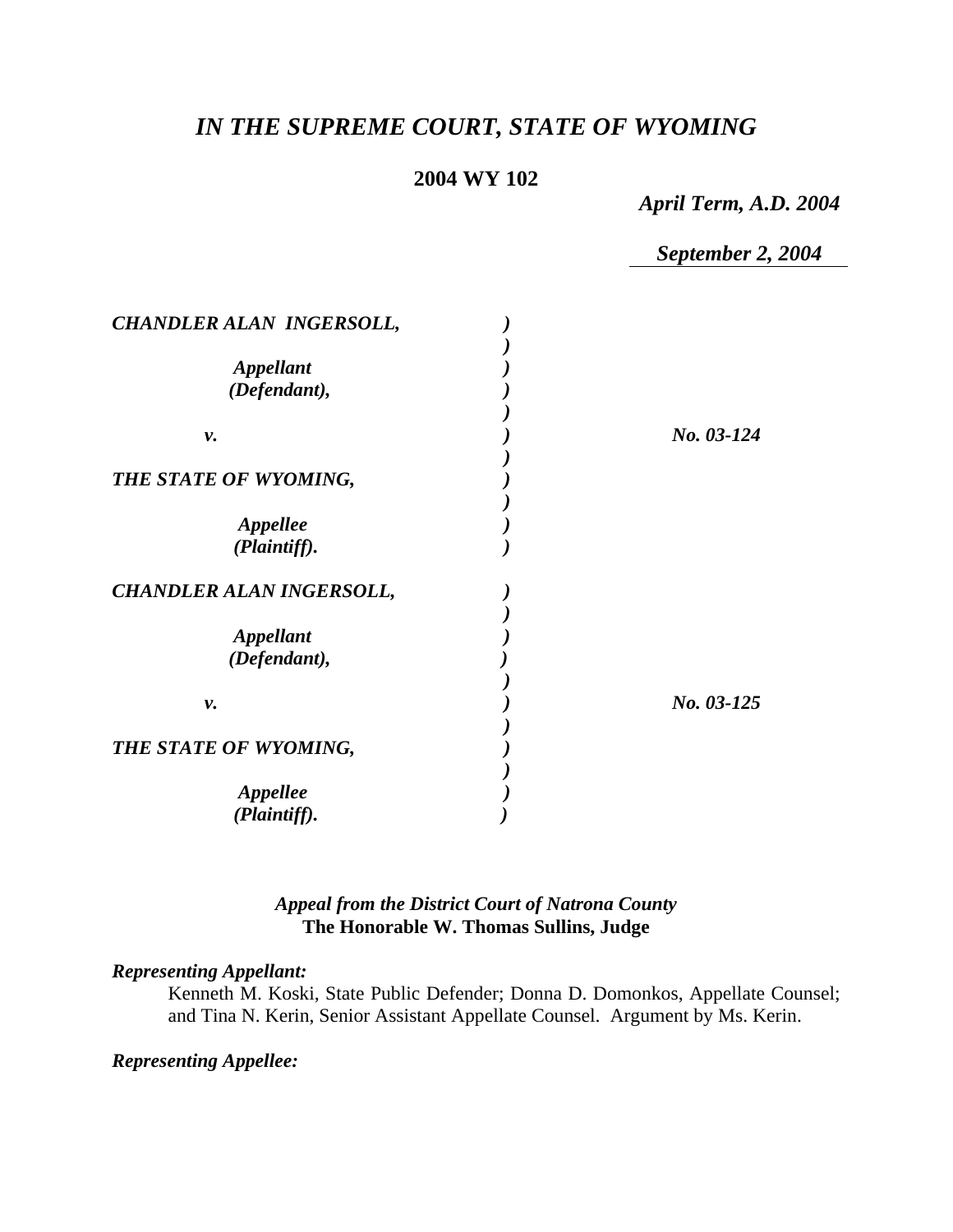Patrick J. Crank, Attorney General; Paul S. Rehurek, Deputy Attorney General; D. Michael Pauling, Senior Assistant Attorney General; and Daniel M. Fetsco, Assistant Attorney General. Argument by Mr. Fetsco.

# Before **HILL, C.J.,** and **GOLDEN, LEHMAN, KITE,** and **VOIGT, JJ.**

**LEHMAN, J.**, delivered the opinion of the court. **VOIGT, J.**, filed a specially concurring opinion.

**NOTICE: This opinion is subject to formal revision before publication in Pacific Reporter Third. Readers are requested to notify the Clerk of the Supreme Court, Supreme Court Building, Cheyenne, Wyoming 82002 of any typographical or other formal errors in order that corrections may be made before final publication in the permanent volume.**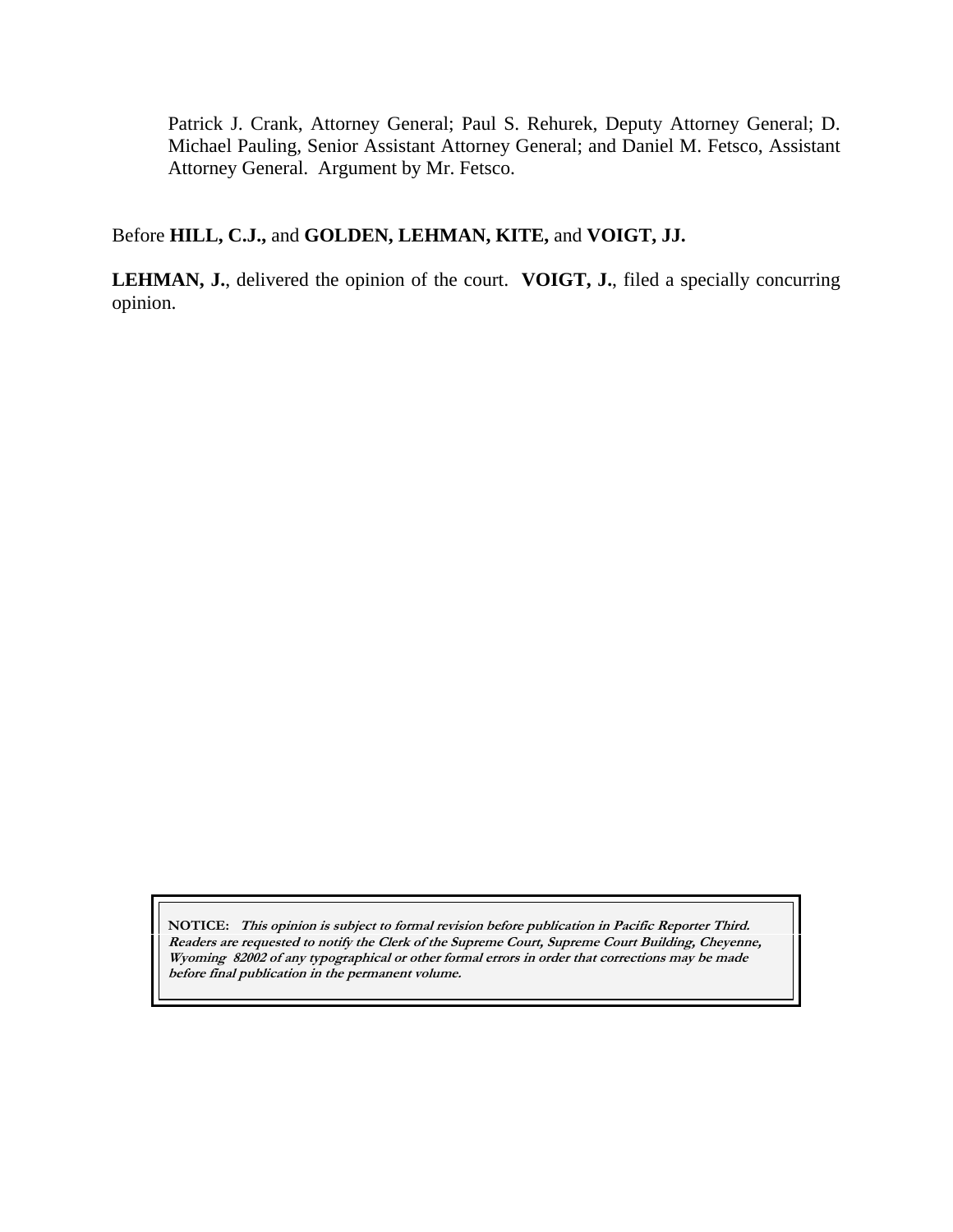### **LEHMAN, Justice.**

[¶1] This case involves appeals from the judgment and sentence convicting appellant Chandler A. Ingersoll of one count of felony possession of methamphetamine and one count of misdemeanor possession of marijuana, both in violation of Wyo. Stat. Ann. § 35-7-1031 (LexisNexis 2003). Ingersoll contends the district court erred when it denied his motion to withdraw his guilty pleas and rehear his suppression motion. Ingersoll also asserts that his appointed attorney provided ineffective assistance of counsel. Upon review, we affirm.

### *ISSUES*

[¶2] Ingersoll sets forth the following issues on appeal:

I. Whether the trial court abused its discretion in not allowing appellant to withdraw his guilty pleas?

II. Whether appellant should be allowed to withdraw his pleas because he was prejudiced by ineffective assistance of defense counsel?

Appellee State of Wyoming essentially agrees with the issues as stated.

# *FACTS*

[¶3] As set forth in the Affidavit Supporting Complaint, while on patrol on May 26, 2002, at approximately 11:03 p.m., Officer Bjorklund of the Casper Police Department observed Ingersoll change lanes without signaling. At an intersection, Officer Bjorklund also saw Ingersoll come to a stop at a red light, then pull into traffic, and stop again to avoid oncoming traffic. Later, Ingersoll turned down a street and began driving in both lanes of traffic. Accordingly, Officer Bjorklund stopped Ingersoll in his vehicle.

[¶4] Officer Bjorklund asked to see Ingersoll's driver's license, vehicle registration, and proof of insurance. Ingersoll produced his driver's license but advised that the vehicle he was driving was not his. A bill of sale and proof of insurance covering the vehicle were produced. Upon a status check, Officer Bjorklund was advised that Ingersoll's driving status was clear and there were no outstanding warrants. Officer Bjorklund then returned to Ingersoll his license and other paperwork and issued a verbal warning for the traffic violations.

[¶5] Subsequently, Officer Bjorklund told Ingersoll of his drug interdiction duties and asked if he could search the vehicle Ingersoll was driving. Ingersoll agreed that Officer Bjorklund could search the vehicle. Before Officer Bjorklund searched the vehicle, Ingersoll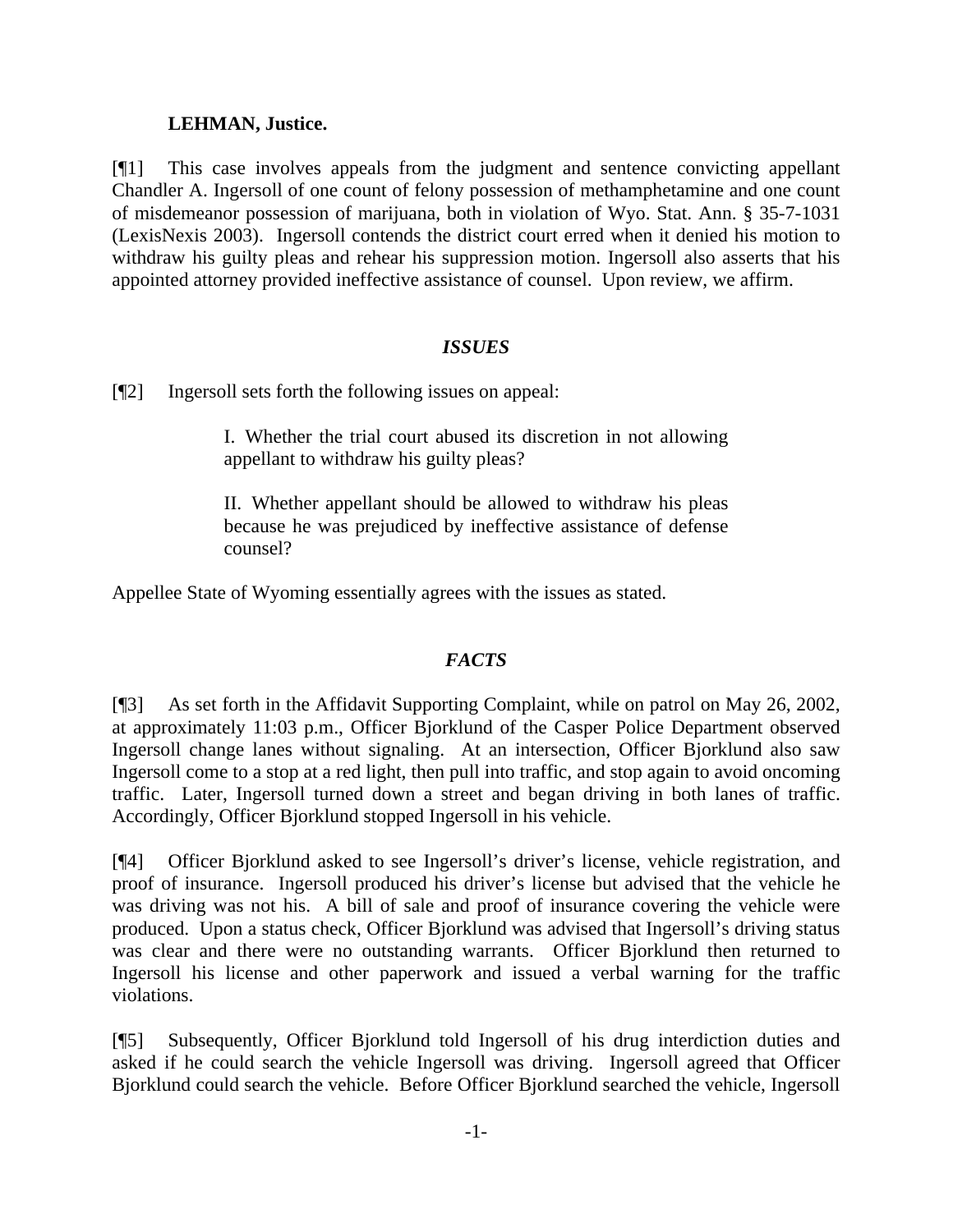voluntarily exited the vehicle. Officer Bjorklund then asked that Ingersoll stand on the curb next to the patrol vehicle. Officer Bjorklund also asked Ingersoll if he had anything on his person. Ingersoll produced a pack of cigarettes and other items. When Officer Bjorklund reached for the pack, Ingersoll jerked it away from him. Officer Bjorklund asked Ingersoll what was inside of the pack of cigarettes, whereupon Ingersoll opened the pack. Within the pack Officer Bjorklund observed a plastic bindle containing methamphetamine.

[¶6] Officer Bjorklund then radioed for a transport vehicle. When Officer Jenkins eventually arrived on the scene, Ingersoll was formally advised of his arrest and was patted down. This rendered discovery of a bag of marijuana in the possession of Ingersoll. Ingersoll was then taken into custody.

[¶7] Ingersoll was formally charged on May 28, 2002, with the information being later amended June 4, 2002. A public defender was appointed to represent Ingersoll, and Ingersoll pled not guilty to both counts as charged. Ingersoll's defense counsel then filed a demand for discovery. This was followed by a motion to suppress contending that the search of Ingersoll's person and possessions was nonconsensual, unsupported by probable cause, and in violation of Ingersoll's constitutional rights. At hearing, Officer Bjorklund testified, in part, that he first came in contact with Ingersoll just prior to witnessing his driving performance. Officer Bjorklund was not asked about nor did he independently divulge the existence of a videotape of the traffic stop. He also stated that when he is given permission to search a vehicle, he routinely asks the driver to step to the curb for the driver's safety and conducts a pat down search of the driver for his own safety. He further testified that Ingersoll had voluntarily given him permission to search the vehicle. On the other hand, Ingersoll testified that he never gave Officer Bjorklund consent to search the vehicle, his person, or his possessions. Eventually, the district court denied Ingersoll's motion, finding that probable cause existed for stopping the vehicle driven by Ingersoll, that consent was given to search the vehicle, and that the methamphetamine was properly discovered under a plain view analysis.

[¶8] After the suppression hearing but prior to trial, Ingersoll was informed that a videotape of the traffic stop might exist. Ingersoll's counsel formally requested that this videotape be produced, and trial in this matter was postponed. The videotape was ultimately turned over to Ingersoll's counsel for review. The videotape clearly showed that when Officer Bjorklund requested permission to search the vehicle, Ingersoll advised Officer Bjorklund that he could "have at it."

[¶9] After review of the videotape, Ingersoll changed his pleas to guilty at a hearing held on November 5, 2002. Judgment and Sentence was entered on February 24, 2003.

[¶10] On March 5, 2003, Ingersoll filed a Motion to Withdraw Guilty Plea and Rehear Defendant's Motion to Suppress claiming that the videotape demonstrated that the traffic stop was a mere pretext to look for drugs. In filing this motion, Ingersoll relied on statements made by Officer Bjorklund at the end of the traffic stop videotape that Officer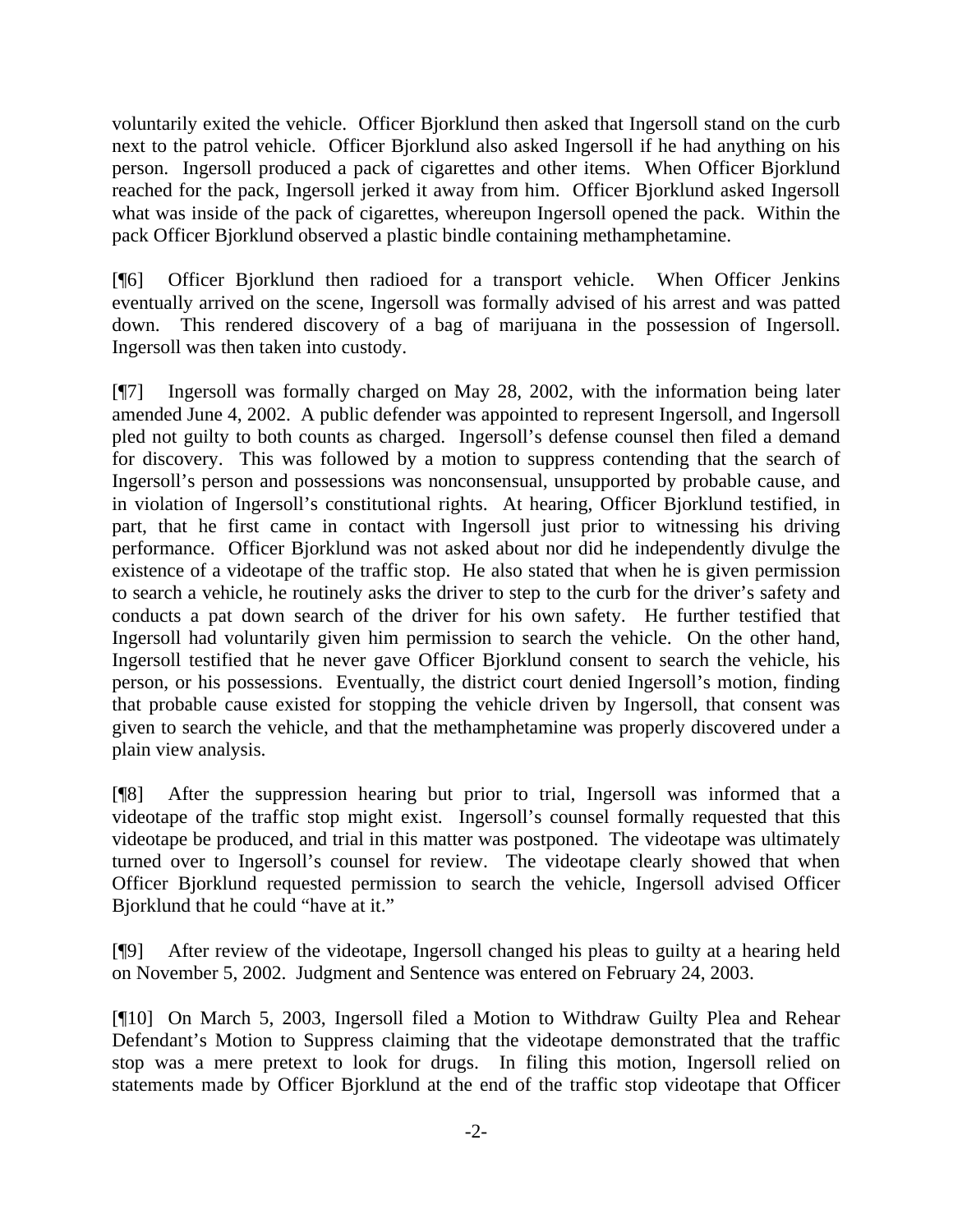Bjorklund had initially come into contact with Ingersoll when he saw Ingersoll go into a known "dope" house prior to witnessing Ingersoll's driving performance. Later, Officer Bjorklund testified that he did initially see Ingersoll go into a known "dope" house for a few minutes but that he lost contact with Ingersoll for a period of time after he exited the home. Officer Bjorklund was then able to relocate Ingersoll and witnessed his driving performance. After hearing, the district court denied Ingersoll's motion to withdraw his guilty pleas and rehear the motion to suppress, finding that Ingersoll had not shown manifest injustice as required by W.R.Cr.P. 32(d).

[¶11] Ingersoll filed a Notice of Appeal concerning his Judgment and Sentence on March 26, 2003 and a second Notice of Appeal concerning his motion to withdraw plea on May 29, 2003. The appeals filed by Ingersoll were consolidated by this court.

#### *STANDARD OF REVIEW*

[¶12] We recognized in *Herrera v. State*, 2003 WY 25, ¶9, 64 P.3d 724, ¶9 (Wyo. 2003), that the standard for withdrawing a plea of guilty either before or after sentencing is governed by W.R.Cr.P. 32(d). If a motion for withdrawal of a plea of guilty is made before sentence is imposed, the court may permit withdrawal of the plea upon a showing by the defendant of any fair and just reason. The standard for withdrawing a plea of guilty after sentencing requires the defendant to show "manifest injustice." Furthermore, we review whether a trial court properly denied a post-sentence motion for withdrawal under an abuse of discretion standard of review. In deciding whether or not a trial court abused its discretion, this court must "determine whether the trial court could reasonably conclude as it did and whether any facet of its ruling was arbitrary or capricious." *Herrera*, at ¶10; *see also Burton v. State*, 2002 WY 71, ¶44, 46 P.3d 309, ¶44 (Wyo. 2002); *Cook v. State*, 7 P.3d 53, 58-59 (Wyo. 2000); *Vaughn v. State*, 962 P.2d 149, 152 (Wyo. 1998).

[¶13] In *Kitzke v. State*, 2002 WY 147, ¶9, 55 P.3d 696, ¶9 (Wyo. 2002) (quoting *Mehring v. State*, 860 P.2d 1101, 1112-13 (Wyo. 1993)), we recognized:

> The examination of a claim of ineffective assistance of counsel requires a showing that counsel's performance was deficient and that the deficient performance prejudiced the defense. *Dickeson v. State*, 843 P.2d 606, 609 (Wyo. 1992) (quoting *Strickland v. Washington*, 466 U.S. 668, 687, 104 S.Ct. 2052, 2064, 80 L.Ed.2d 674 (1984)). When a guilty plea is challenged based on ineffective assistance of counsel, the defendant, to establish prejudice, must show that there is a reasonable probability that, but for counsel's errors, a plea of guilty would not have been entered and the defendant would have insisted on going to trial. *Hill* [*v. Lockhart*], 474 U.S. [52] at 59, 106 S.Ct. [366] at 370 [88 L.Ed.2d 203 (1985)]. The *Hill*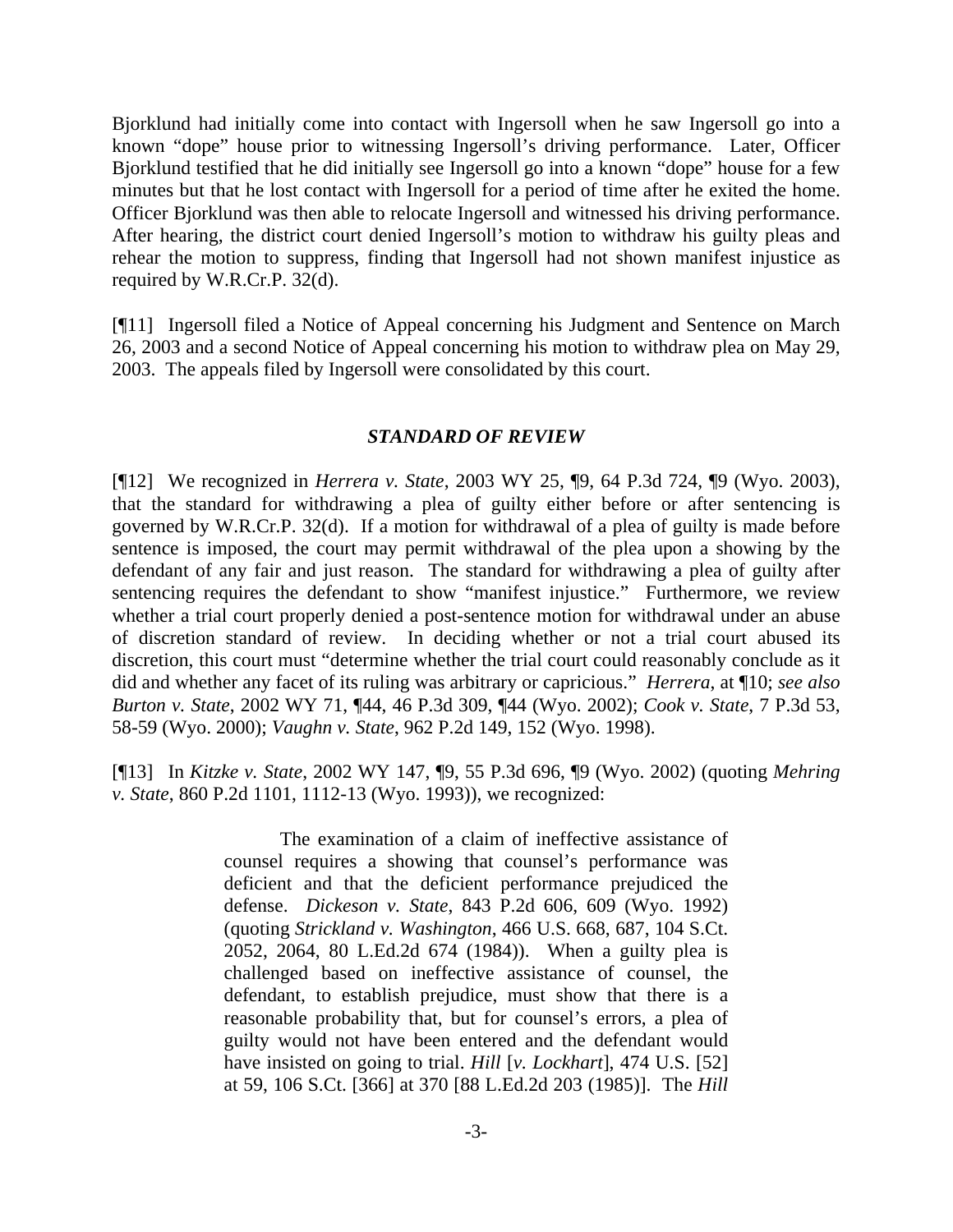standard was adopted by Wyoming in *Lower v. State*, 786 P.2d 346, 349 (Wyo. 1990). A strong presumption is invoked that counsel rendered adequate and reasonable assistance. *Gist v. State*, 737 P.2d 336, 342 (Wyo. 1987). The burden is on the defendant to overcome this presumption. *Dickeson*, 843 P.2d at 609.

[¶14] We also recently clarified in *Wilson v. State*, 2003 WY 59, ¶6, 68 P.3d 1181, ¶6 (Wyo. 2003), that under the two-prong standard, an appellant claiming ineffective assistance of counsel must demonstrate on the record that counsel's performance was deficient and that prejudice resulted. In other words, to warrant reversal on a claim of ineffective assistance of counsel, an appellant must demonstrate that his counsel failed to render such assistance as would have been offered by a reasonably competent attorney and that counsel's deficiency prejudiced the defense of the case.

#### *DISCUSSION*

### *Refusal to Allow Withdrawal of Guilty Plea*

l

[¶15] Ingersoll argues the district court abused its discretion when it denied his motion for the withdrawal of his guilty pleas. In essence, Ingersoll asserts that, because the State failed to disclose the videotape of the traffic stop in a timely fashion, he and his counsel were forced to hurriedly review the videotape whereby they both missed Officer Bjorklund's statement at the end of the videotape that Officer Bjorklund first encountered Ingersoll when he saw him go into a known "dope" house. Thus, Ingersoll contends that because he was unaware of this statement by Officer Bjorklund, he could not have made a voluntary guilty plea to each of the counts alleged against him.<sup>1</sup> Upon our review of the facts in this case, we cannot agree.

[¶16] While we certainly do not approve of the State's failure to produce the videotape until after the suppression hearing or Officer Bjorklund's failure to disclose his initial observation of Ingersoll at the "dope" house and the existence of the videotape, the facts show that the State provided the videotape to Ingersoll on October 9, 2002. Although trial was originally scheduled to begin on September 23, 2002, this date was postponed until October 21, 2002, upon Ingersoll filing a stipulated order for continuance based, in part, on his anticipation of receiving the videotape at a late date. Thereafter, the State, apparently at Ingersoll's insistence, requested that a change of plea hearing be scheduled on October 21, 2002, with no plea agreement having been reached in this case. On November 5, 2003, a change of plea hearing was conducted wherein Ingersoll pled guilty to both counts alleged against him.

 $<sup>1</sup>$  A guilty plea is valid only when it represents a voluntary and intelligent choice among the alternative courses</sup> of action open to the defendant. *Herrera v. State*, 2003 WY 25, ¶17, 64 P.3d 724, ¶17 (Wyo. 2003) (citing *Mehring v. State*, 860 P.2d 1101, 1109 (Wyo. 1993)).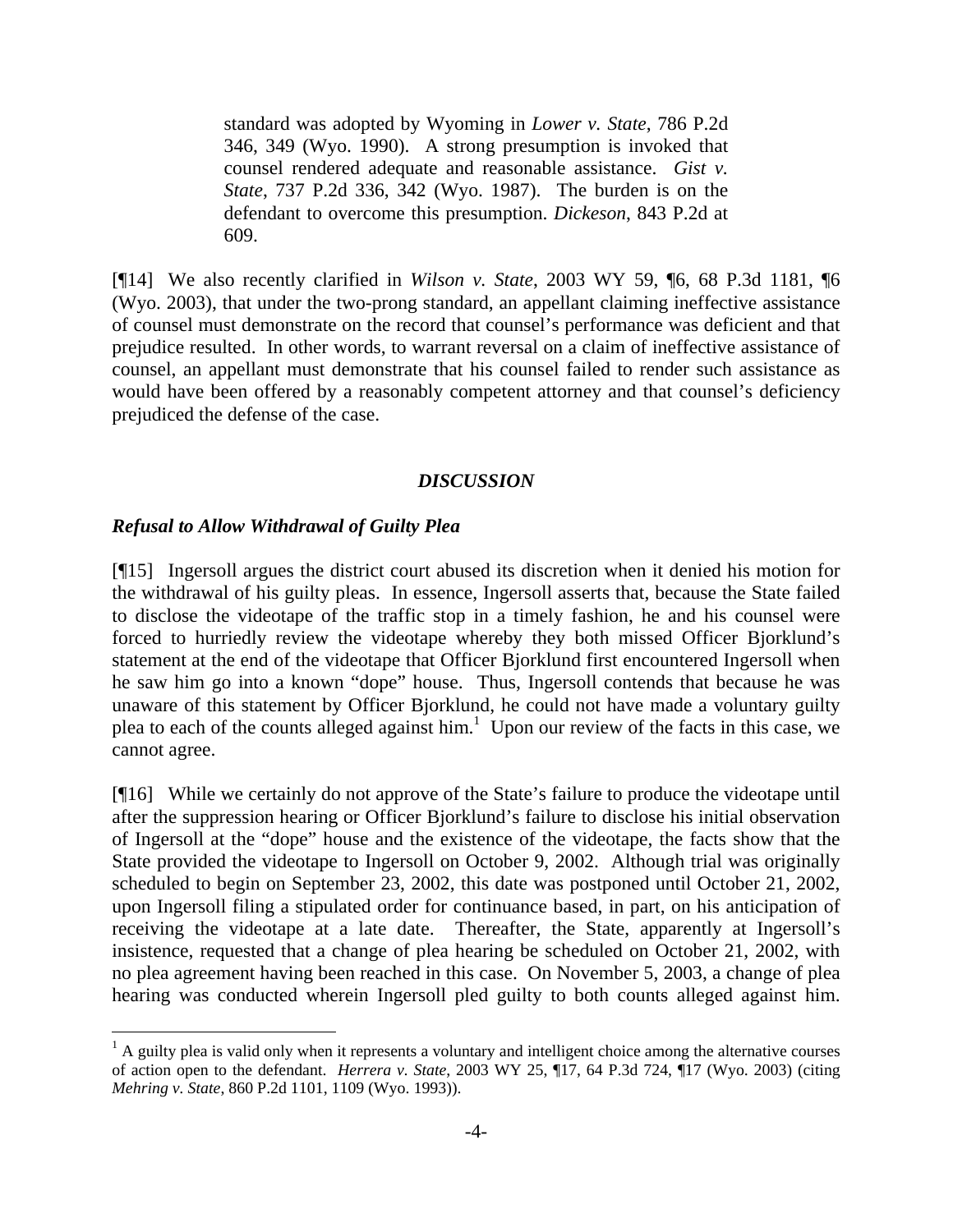Accordingly, Ingersoll and his counsel had the videotape in their possession for nearly a month prior to the change of plea hearing. Given this timeline, Ingersoll's argument that he was rushed in the review of the videotape is not persuasive.

[¶17] Moreover, the transcript of the change of plea hearing plainly evidences that Ingersoll entered his guilty pleas knowingly, intelligently, and voluntarily. At the hearing the following colloquy transpired:

> THE COURT: Have you been induced or threatened by anyone to plead one way or another here today?

[INGERSOLL]: No.

THE COURT: You're making your plea voluntarily then?

[INGERSOLL]: Yes.

THE COURT: Are you making your plea after consultation with your attorney, ... and you are satisfied with his representation?

[INGERSOLL]: Yes.

THE COURT: [Appointed counsel], have you had an opportunity to fully consult with Mr. Ingersoll concerning his proposed plea here today and any proposed plea agreement in the case?

[APPOINTED COUNSEL]: I have, your honor.

[¶18] Ingersoll tangentially also argues that had he been aware of Officer Bjorklund's statements made at the end of the traffic stop videotape, he could have more effectively argued at his suppression hearing that the traffic stop was merely pretextual in nature. However, this court has long established that when a criminal defendant solemnly admits in open court that he is guilty of the offense charged, he may not thereafter raise claims relating to the deprivation of constitutional rights that occurred prior to the entry of the guilty plea. *Kitzke*, at ¶8 (citing *Smith v. State*, 871 P.2d 186, 188-89 (Wyo. 1994); *Davila v. State*, 831 P.2d 204, 205-06 (Wyo. 1992); and *Wilson v. United States*, 962 F.2d 996, 997 (11th Cir. 1992)). In addition, Ingersoll's reliance on the case of *Damato v. State*, 2003 WY 13, ¶12, 64 P.3d 700, ¶12 (Wyo. 2003), to show the arguments he would have made had he been aware of the statements is misplaced given the fact that this court did not publish that opinion until January 29, 2003, and Ingersoll's suppression hearing took place some many months before on August 16, 2002.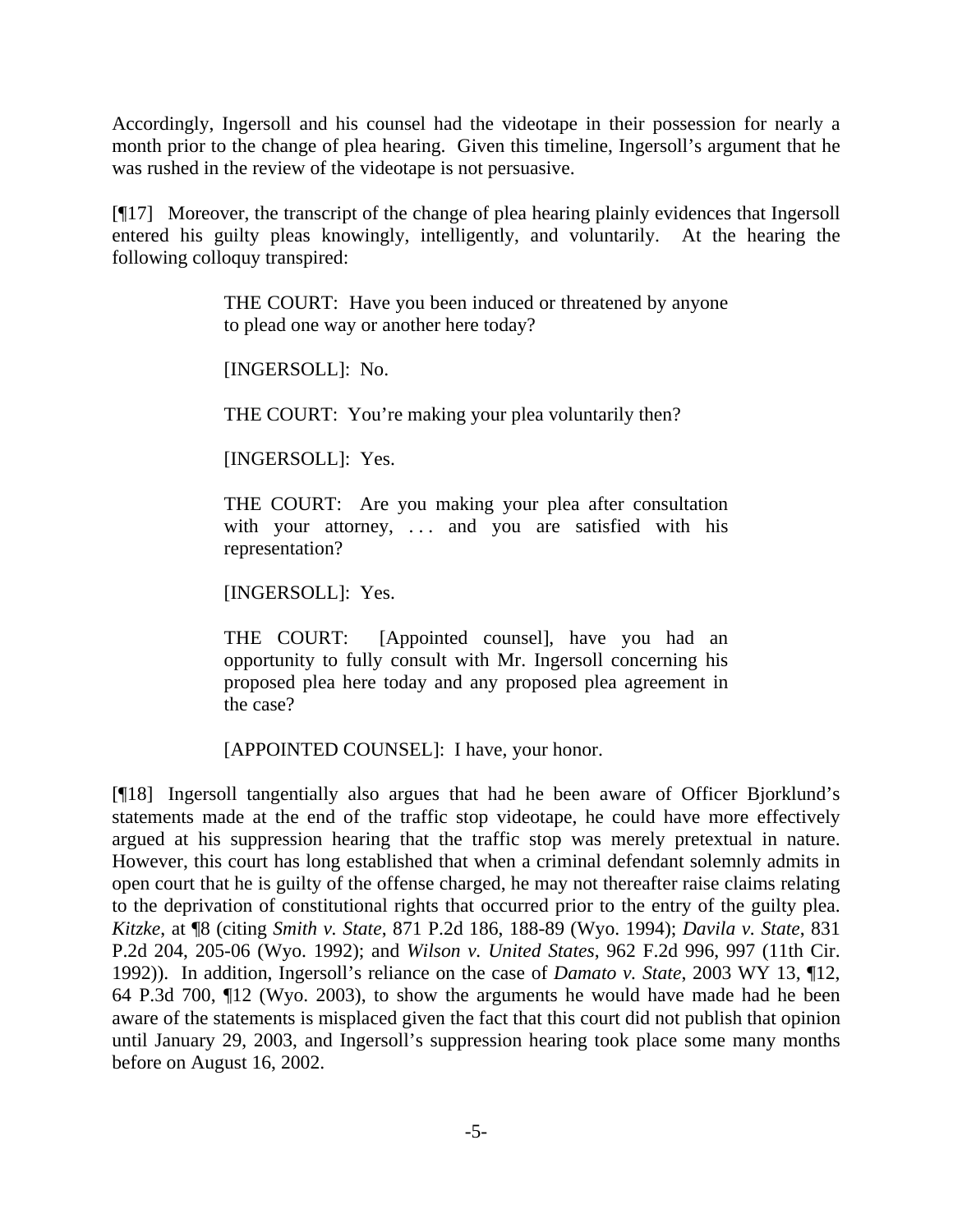[¶19] W.R.Cr.P. 32(d) provides that if a motion to withdraw a plea is made after sentencing, a plea "may be set aside only to correct manifest injustice." "Manifest injustice" contemplates a "situation that is unmistakable or indisputable, was not foreseeable, and affects the substantial rights of a party." *McCarthy v. State*, 945 P.2d 775, 776 (Wyo. 1997). It is, in part, intended to address "'"a fundamental defect which inherently results in a complete miscarriage of justice or an omission inconsistent with the rudimentary demands of fair procedure."'" United *States v. Blackwell*, 127 F.3d 947, 956 (10th Cir. 1997) (quoting *United States v. Todaro*, 982 F.2d 1025, 1028 (6th Cir.), cert. denied, 508 U.S. 943, 113 S.Ct. 2424, 124 L.Ed.2d 645 (1993) and F.R.Cr.P. 32(d)). The party seeking to withdraw his pleas bears the burden of demonstrating manifest injustice. *State v. McDermott*, 962 P.2d 136, 139 (Wyo. 1998). Justification for this heightened standard for withdrawal of a plea after sentencing is based in the

> "practical considerations important to the proper administration of justice. Before sentencing, the inconvenience to court and prosecution resulting from a change of plea is ordinarily slight as compared with the public interest in protecting the right of the accused to trial by jury. But if a plea of guilty could be retracted with ease after sentence, the accused might be encouraged to plead guilty to test the weight of potential punishment, and withdraw the plea if the sentence were unexpectedly severe. The result would be to undermine respect for the courts and fritter away the time and painstaking effort devoted to the sentencing process."

*Id.* at 138 (quoting *Hicklin v. State*, 535 P.2d 743, 749 (Wyo. 1975) and *Kadwell v. United States*, 315 F.2d 667, 670 (9th Cir. 1963)) (emphasis in original).

 A district court has discretion in determining whether a party has proved manifest injustice. Absent an abuse of that discretion, we will not disturb the district court's determination. *McDermott*, 962 P.2d at 138. A district court's decision to deny a motion to withdraw a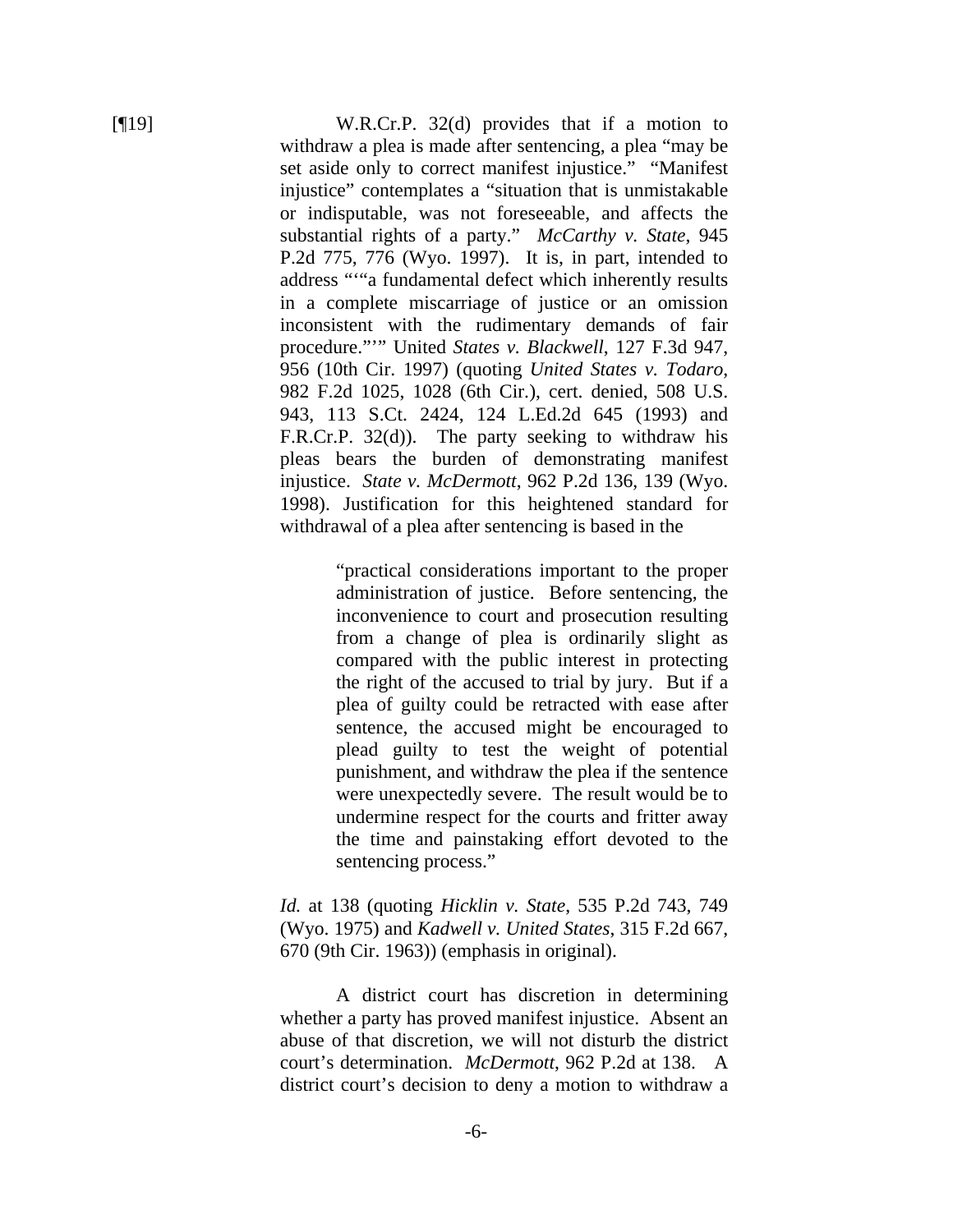plea "will not be reversed for an abuse of discretion so long as the district court reasonably could conclude as it did." *Nixon v. State*, 4 P.3d 864, 869 (Wyo. 2000).

*Browning v. State*, 2001 WY 93, ¶¶27-28, 32 P.3d 1061, 1069- 70 (Wyo. 2001).

*Reyna v. State*, 2001 WY 105, ¶27, 33 P.3d 1129, ¶27 (Wyo. 2001).

[¶20] Review of the record before us establishes that it would not be unjust to hold Ingersoll to his guilty pleas. Ingersoll did not meet his burden of proof that he had suffered manifest injustice. While the State's failure to provide him the videotape until October 9, 2003, was certainly incorrect, in this case this failure was not mistakably or indisputably prejudicial. As noted, after reviewing the videotape and consulting with his attorney, Ingersoll had the opportunity to foresee any possible defenses prior to pleading guilty to the alleged charges asserted against him. Therefore, the district court did not abuse its discretion when it refused to grant Ingersoll's motion to withdraw his guilty pleas.

# *Ineffective Assistance of Counsel*

[¶21] Ingersoll also argues that his defense counsel was ineffective for not attacking, by way of a second suppression motion, the consensual nature of the search of his person or his possessions, and the failure of Officer Bjorklund to advise him of his rights before questioning him. As noted above, this court has declared that when a criminal defendant pleads guilty, that defendant waives appellate review of all claims that are not jurisdictional in nature or that do not challenge the voluntariness of the plea. *Kitzke*, at ¶8.

[¶22] Furthermore, we do not find Ingersoll's arguments persuasive because the actions of Ingersoll's counsel were within the wide range of professionally competent assistance. After Ingersoll gave consent to Officer Bjorklund to search the vehicle he was driving, Officer Bjorklund asked Ingersoll if he had anything "on him." In response to this question, Ingersoll emptied his pockets, producing, in part, a pack of cigarettes. After Officer Bjorklund asked permission to examine the pack of cigarettes, Ingersoll voluntarily exposed the contents of the cigarette pack within Officer Bjorklund's plain view revealing the methamphetamine. Further, after Officer Bjorklund obtained Ingersoll's consent to search the vehicle, it was permissible for Officer Bjorklund to conduct a minimally intrusive search of Ingersoll's person for safety reasons. *Putnam v. State*, 995 P.2d 632, 637 (Wyo. 2000). *See also United States v. Manjarrez, 348 F.3d 881, 886-87 (10<sup>th</sup> Cir. 2003).* 

[¶23] A police officer is not required to inform a driver that he is free to leave before asking the driver additional questions. *United States v. Patten*, 183 F.3d 1190, 1194 (10<sup>th</sup> Cir. 1999) (citing *United States v. Gordon*, 173 F.3d 761, 765 (10th Cir. 1999)). *In accord see Burgos-Seberos v. State*, 969 P.2d 1131, 1134 (Wyo. 1998). Therefore, although Officer Bjorklund did not inform Ingersoll that he was free to leave, he was not required to do so. Even when a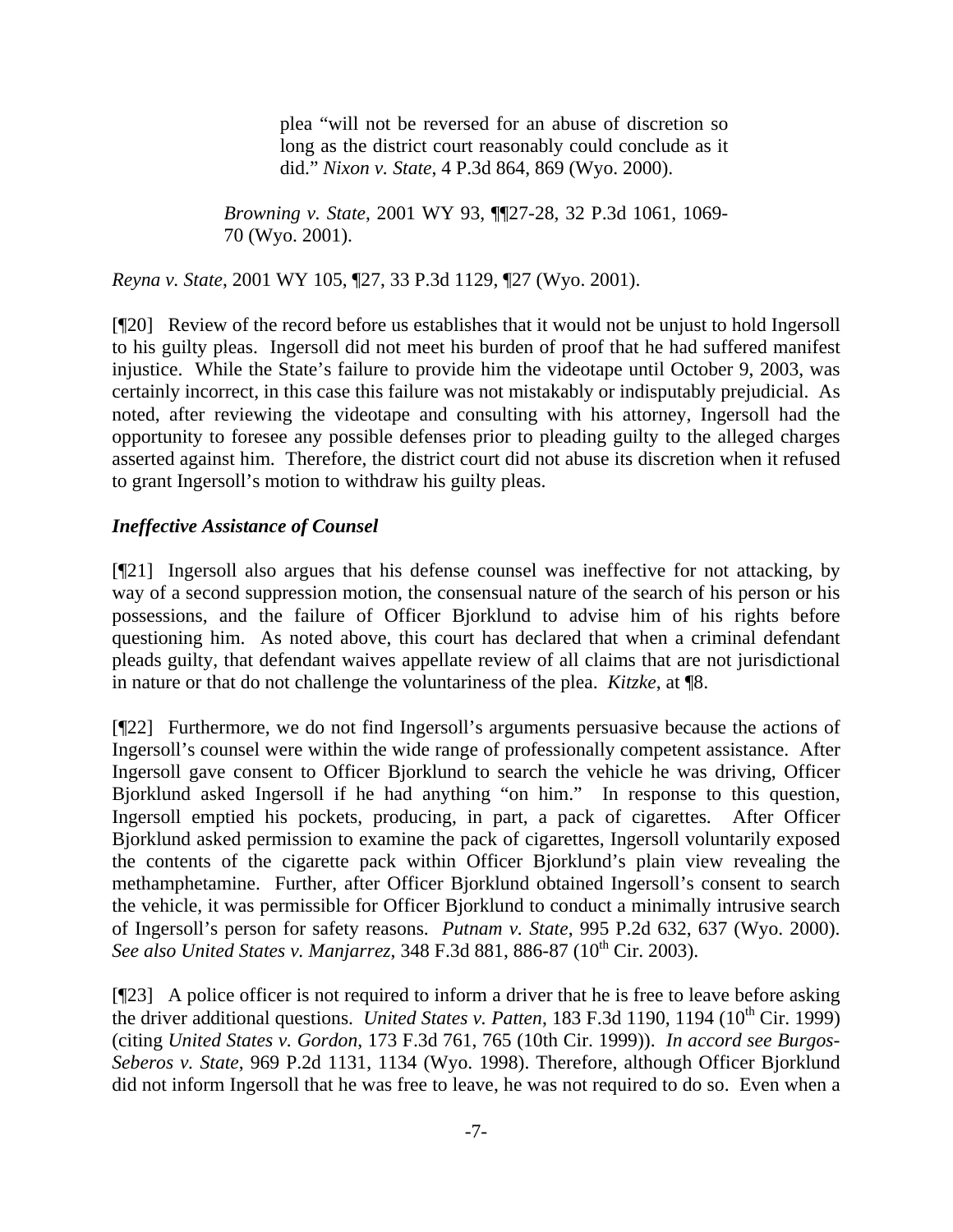police officer has no basis for suspecting criminal activity beyond that which prompted a traffic stop, the police officer may generally ask questions of an individual so long as it is not conveyed that compliance with any requests is required. *Ferris v. State*, 735 A.2d 491, 500 (Md. 1999). *See also generally Parkhurst v. State*, 628 P.2d 1369, 1376 (Wyo. 1981). Officer Bjorklund did not convey the message to Ingersoll that compliance with his request to search the vehicle was required.

[¶24] Ingersoll also argues that Officer Bjorklund failed to appropriately give Ingersoll a Miranda warning after he found the methamphetamine within Ingersoll's cigarette pack. However, even if Officer Bjorklund was mandated to advise Ingersoll of his applicable rights after the methamphetamine was discovered as called for under *Miranda v. Arizona,* 384 U.S. 436, 86 S.Ct. 1602, 16 L.Ed.2d 694 (1966), sufficient reasons for Ingersoll's arrest existed at that time. Therefore, Ingersoll would have been searched incident to his arrest for possessing methamphetamine, rendering the discovery of the marijuana on his person inevitable.

[¶25] Given the facts and applicable law, Ingersoll failed to demonstrate that the district court would have granted any additionally proffered suppression motion. Hence, it must be concluded that Ingersoll's defense counsel rendered Ingersoll reasonably competent assistance of counsel.

# *CONCLUSION*

[¶26] For the foregoing reasons, Ingersoll's convictions and sentences are affirmed.